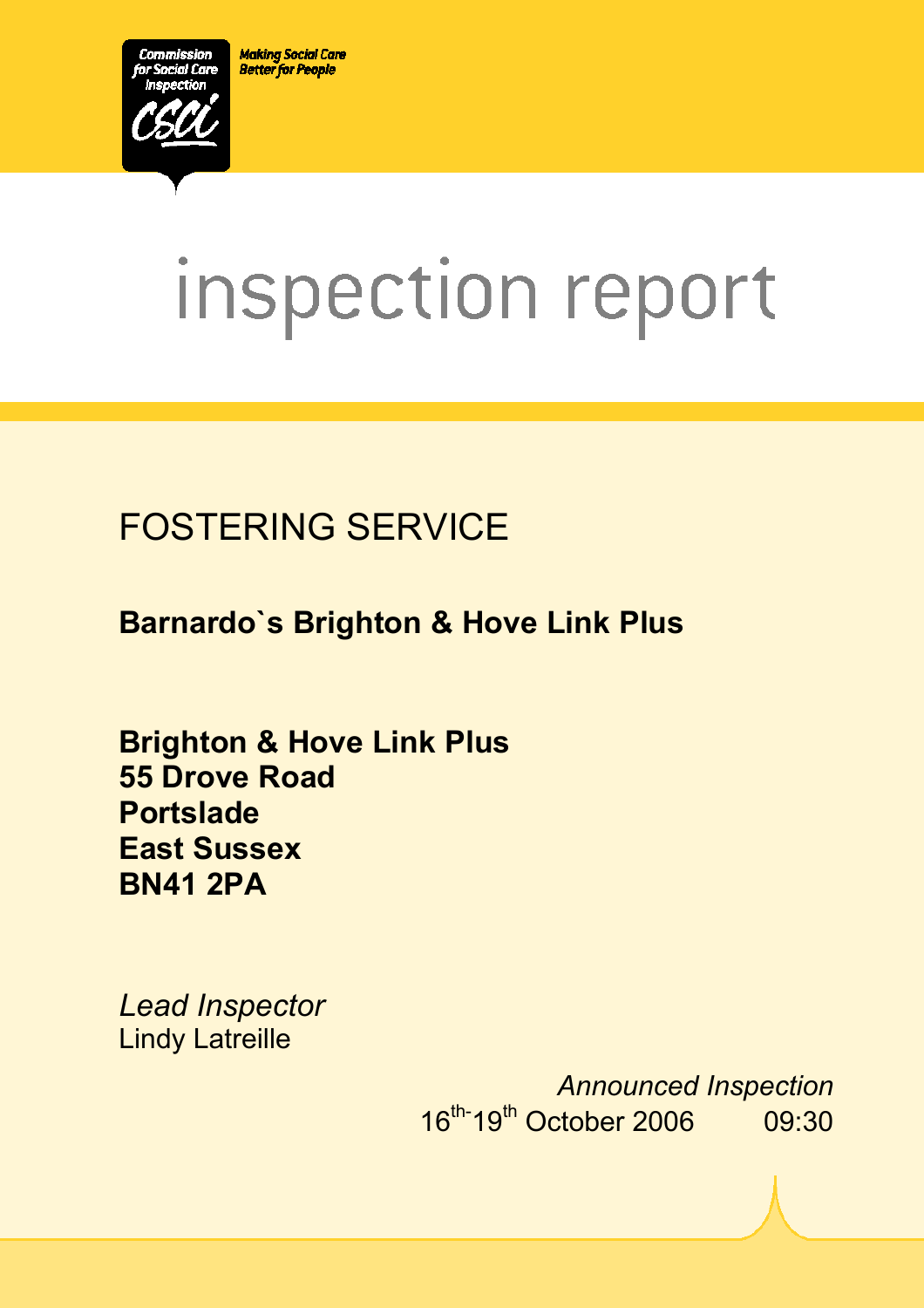The Commission for Social Care Inspection aims to:

- Put the people who use social care first
- Improve services and stamp out bad practice
- Be an expert voice on social care
- Practise what we preach in our own organisation

| <b>Reader Information</b> |                                                                                                                                                                                                              |  |  |
|---------------------------|--------------------------------------------------------------------------------------------------------------------------------------------------------------------------------------------------------------|--|--|
| Document Purpose          | <b>Inspection Report</b>                                                                                                                                                                                     |  |  |
| Author                    | <b>CSCI</b>                                                                                                                                                                                                  |  |  |
| Audience                  | <b>General Public</b>                                                                                                                                                                                        |  |  |
| Further copies from       | 0870 240 7535 (telephone order line)                                                                                                                                                                         |  |  |
| Copyright                 | This report is copyright Commission for Social<br>Care Inspection (CSCI) and may only be used<br>in its entirety. Extracts may not be used or<br>reproduced without the express permission of<br><b>CSCI</b> |  |  |
| Internet address          | www.csci.org.uk                                                                                                                                                                                              |  |  |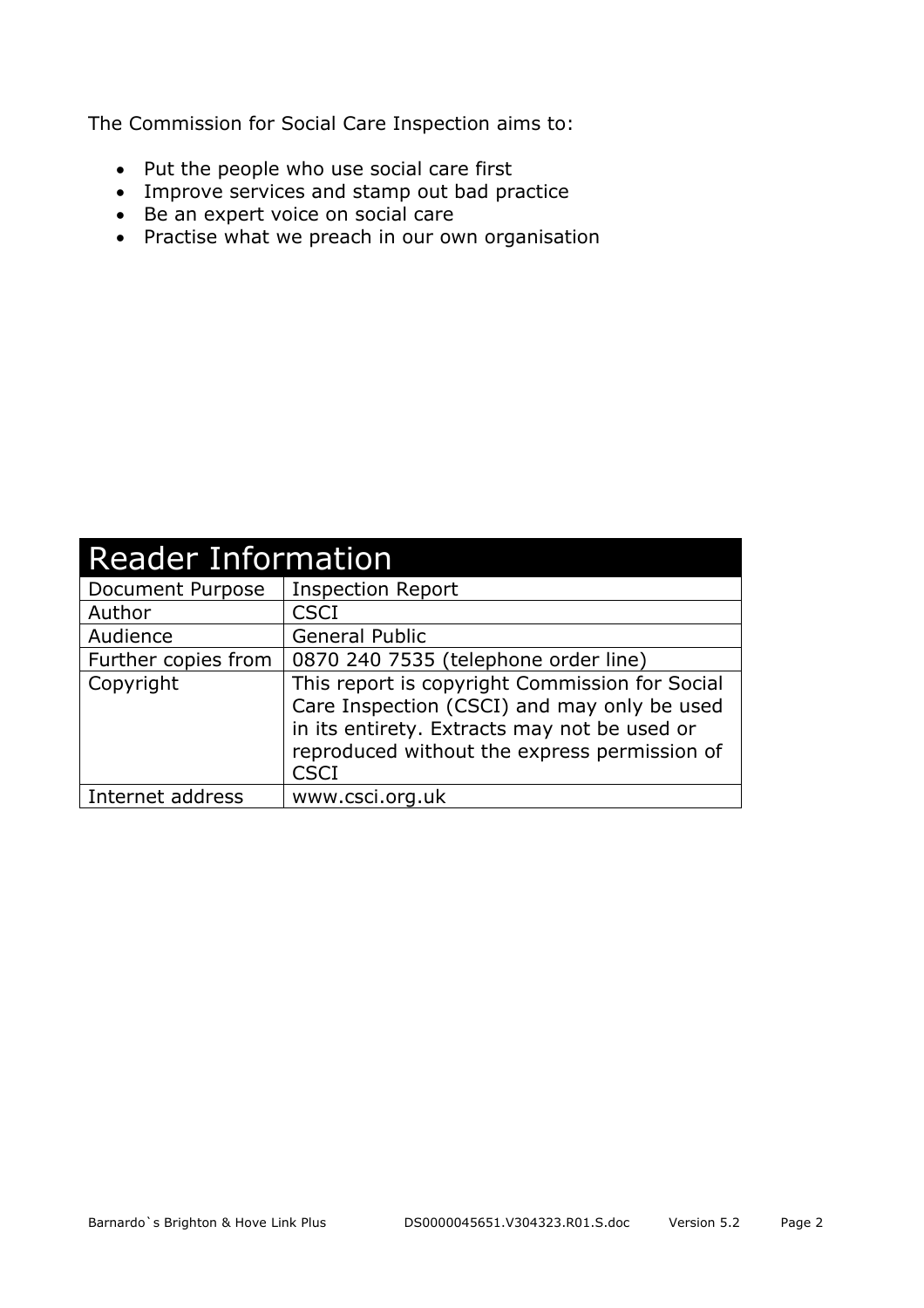This is a report of an inspection to assess whether services are meeting the needs of people who use them. The legal basis for conducting inspections is the Care Standards Act 2000 and the relevant National Minimum Standards for this establishment are those for *Fostering Services.* They can be found at www.dh.gov.uk or obtained from The Stationery Office (TSO) PO Box 29, St Crispins, Duke Street, Norwich, NR3 1GN. Tel: 0870 600 5522. Online ordering: www.tso.co.uk/bookshop

*Every Child Matters,* outlined the government's vision for children's services and formed the basis of the Children Act 2004. It provides a framework for inspection so that children's services should be judged on their contribution to the outcomes considered essential to wellbeing in childhood and later life. Those outcomes are:

- Being healthy
- Staying safe
- Enjoying and achieving
- Making a contribution; and
- Achieving economic wellbeing.

In response, the Commission for Social Care Inspection has re-ordered the national minimum standards for children's services under the five outcomes, for reporting purposes. A further section has been created under 'Management' to cover those issues that will potentially impact on all the outcomes above.

Copies of *Every Child Matters* and *The Children Act 2004* are available from The Stationery Office as above

This report is a public document. Extracts may not be used or reproduced without the prior permission of the Commission for Social Care Inspection.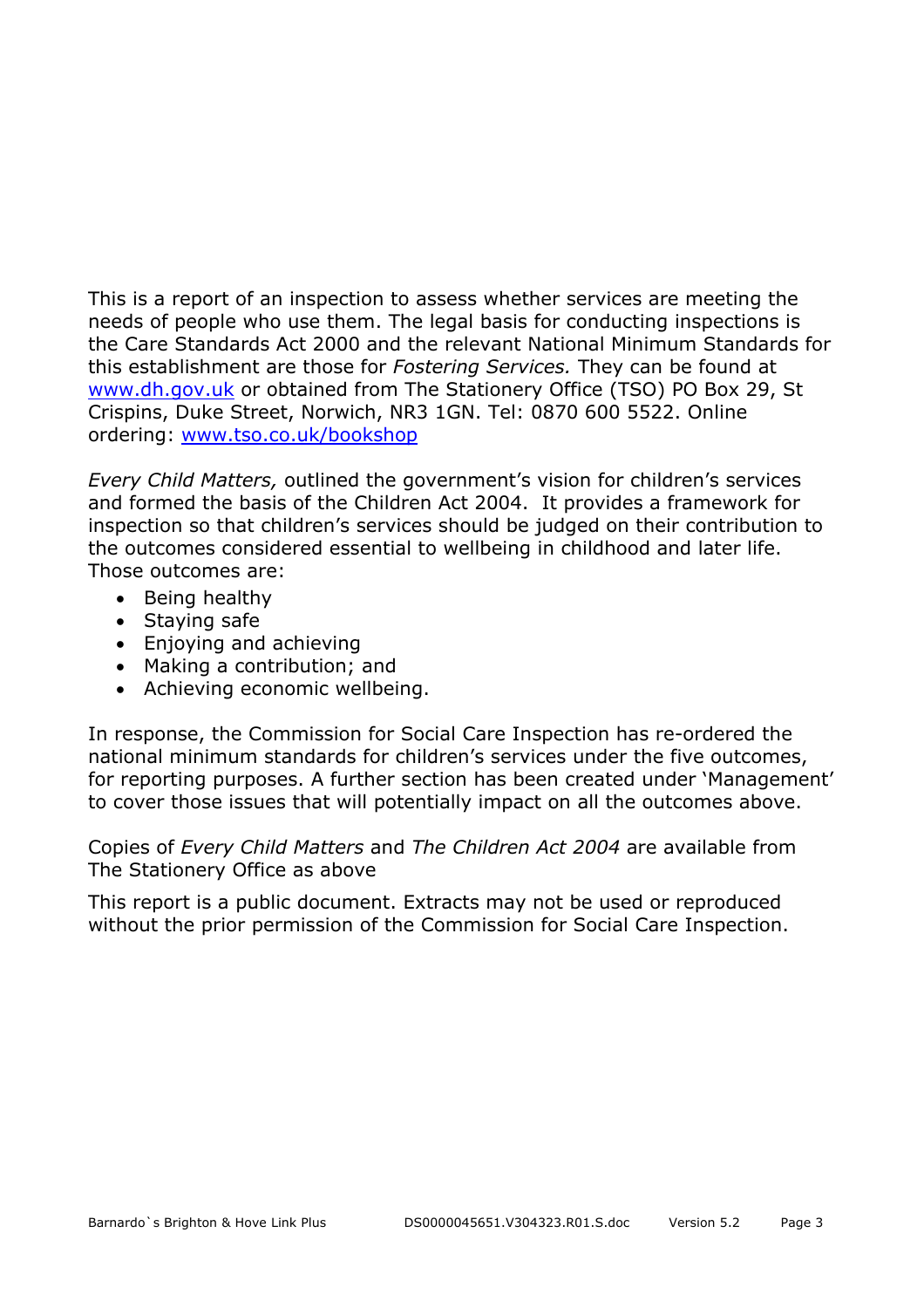# **SERVICE INFORMATION**

| <b>Name of service</b>                                              | Barnardo's Brighton & Hove Link Plus                                                             |
|---------------------------------------------------------------------|--------------------------------------------------------------------------------------------------|
| <b>Address</b>                                                      | Brighton & Hove Link Plus<br>55 Drove Road<br>Portslade<br><b>East Sussex</b><br><b>BN41 2PA</b> |
| Telephone number                                                    | 01273 295179                                                                                     |
| <b>Fax number</b>                                                   |                                                                                                  |
| <b>Email address</b>                                                |                                                                                                  |
| <b>Provider Web address</b>                                         | www.barnardos.org.uk                                                                             |
| <b>Name of registered</b><br>provider(s)/company<br>(if applicable) | Barnardo's London, East Anglia & South East<br>Region                                            |
| <b>Name of registered</b><br>manager (if applicable)                | Mrs Georgina Ann Armstrong                                                                       |
| <b>Type of registration</b>                                         | <b>Fostering Agencies</b>                                                                        |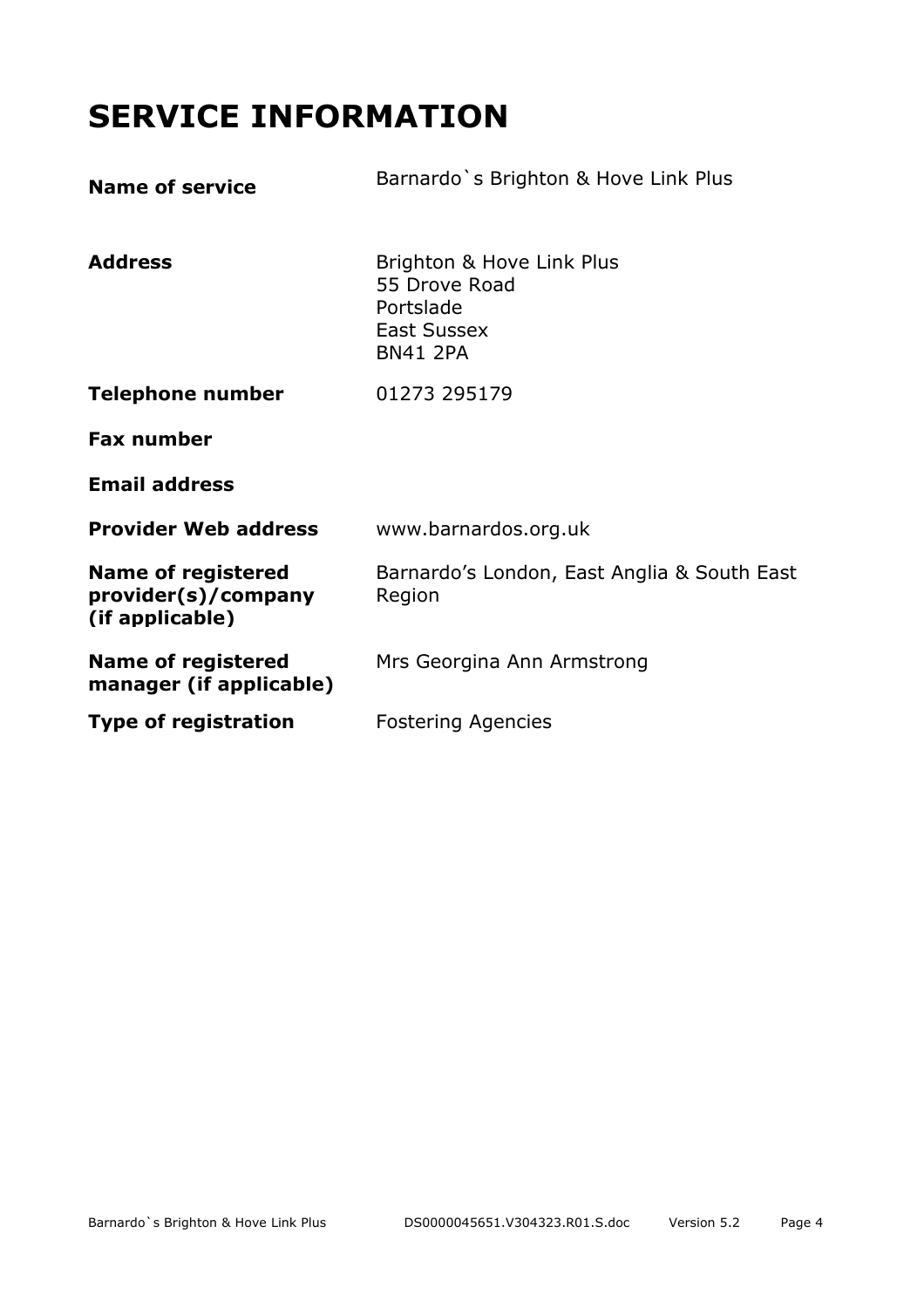# **SERVICE INFORMATION**

#### **Conditions of registration:**

**Date of last inspection** 6th February 2006

#### **Brief Description of the Service:**

Brighton and Hove Link Plus is a jointly funded project between Brighton and Hove Children and Young People's Trust and Barnardo's, providing predominantly short-break foster care to children and young people with disabilities. Brighton and Hove Link Plus had eighty-seven carers; thirty-seven (37) individual foster carers and twenty-five (25) couples; with 4 young people receiving full-time foster care who also receive short breaks and seventy-seven (77) who receive overnight and day care.

There are nineteen (19) of the 87 (eighty-seven) carers who provide day care only. The service is not required to register as a provider of domiciliary care as the day care is provided in the carer's own home. However the Registered Manager is aware that where children are aged less than eight years the carer is required to register with OFSTED as a childminder.

At the time of this inspection Brighton and Hove Link Plus has an experienced Registered Manager, a deputy manager with a 05 caseload and 3.5 supervising social workers, an administrator and a secretarial assistant. The Agency shares the Brighton and Hove City Fostering Service fostering panel, which has an independent chair. The panel is responsible for approving all foster carers for Link Plus and any changes to their approval status.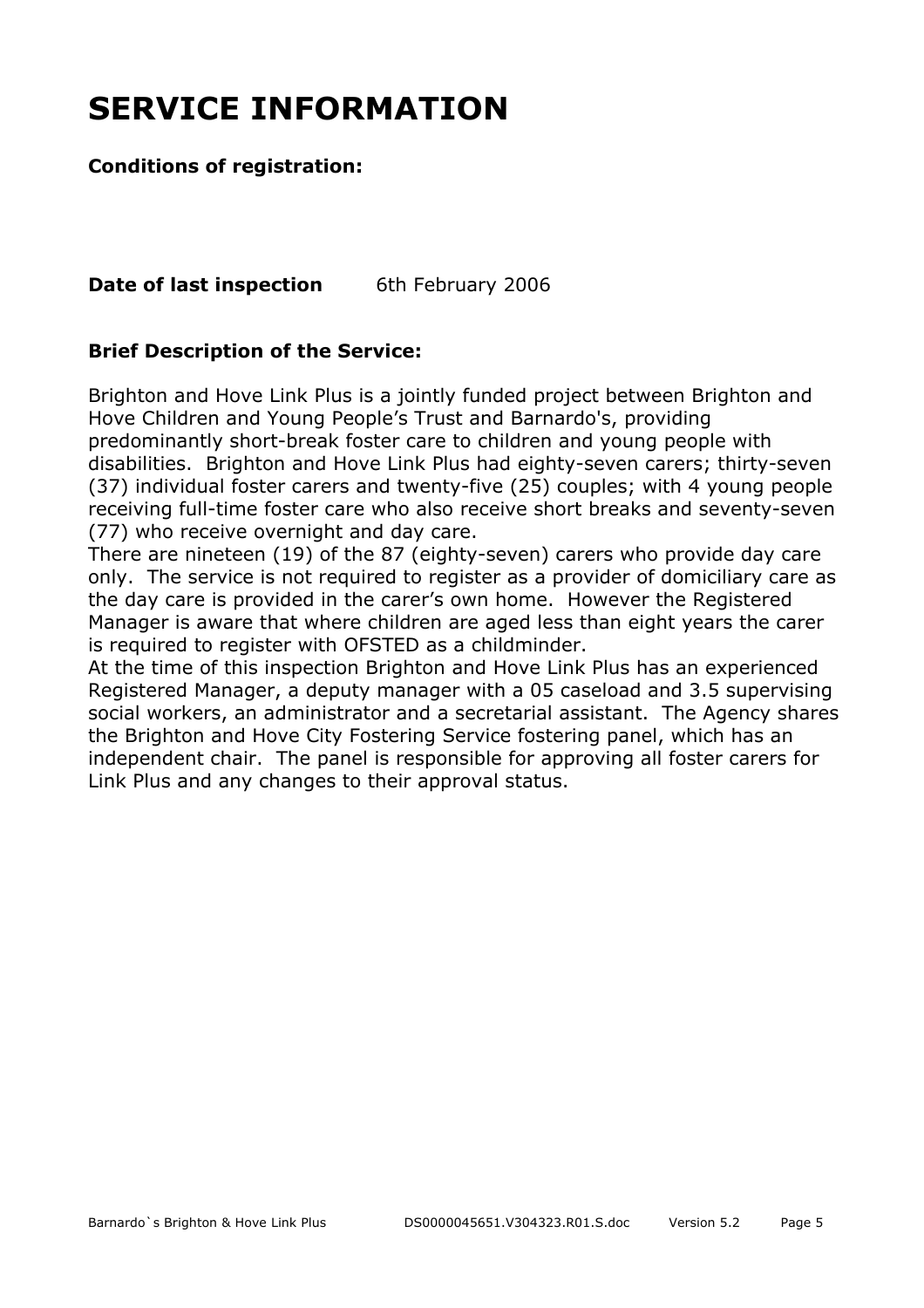# **SUMMARY**

This is an overview of what the inspector found during the inspection.

The inspection took place over three days. Interviews took place with the Registered Manager, deputy manger, four supervising social workers, administrator and clerical assistant. Telephone contact was made with placing social workers and Independent Reviewing Officers and an extra fostering panel was attended. Four households were visited and five young people consulted; two of who received full time foster care. A range of the Agency's documentation was reviewed and the files relating to the households visited.

#### **What the service does well:**

The health needs of the young people receiving short-break foster care are met and a healthy lifestyle is promoted, by the Agency's thorough recruitment, assessment and training of foster carers. Young people are kept safe by a competently run Agency, that matches skilled foster carers to the needs of the young people and through safety checks, procedures and training. The management of contact for full time fostered young people is good and the Agency's liaison with parents, whose child is in the Link scheme, and the support for foster carers in their liaison with parents, is very good. An experienced Registered Manager runs the service well, and qualified staff; who retain currency through training updates; are effective in supporting foster carers to meet the needs of the young people placed. A parent and care consultation group set up this year are soon to deliver their children's guide in widget, simple line drawings and text.

#### **What has improved since the last inspection?**

The requirement from the last inspection has been met. The administration of specific medication is recorded on file and current to meet the needs of the young people. Recommendations from the last report have also been actioned. Looked After Children (LAC) documentation is robustly requested and on file. The credentials of external trainers are scrutinised and recorded.

#### **What they could do better:**

All foster carers should be currently trained in first aid. HIV/AIDS training should be part of basic training and available to all foster carers. When copies are made of qualifications the copy should be signed to confirm that the original was seen. Advocacy should be offered to young people with communication difficulties in full time foster care.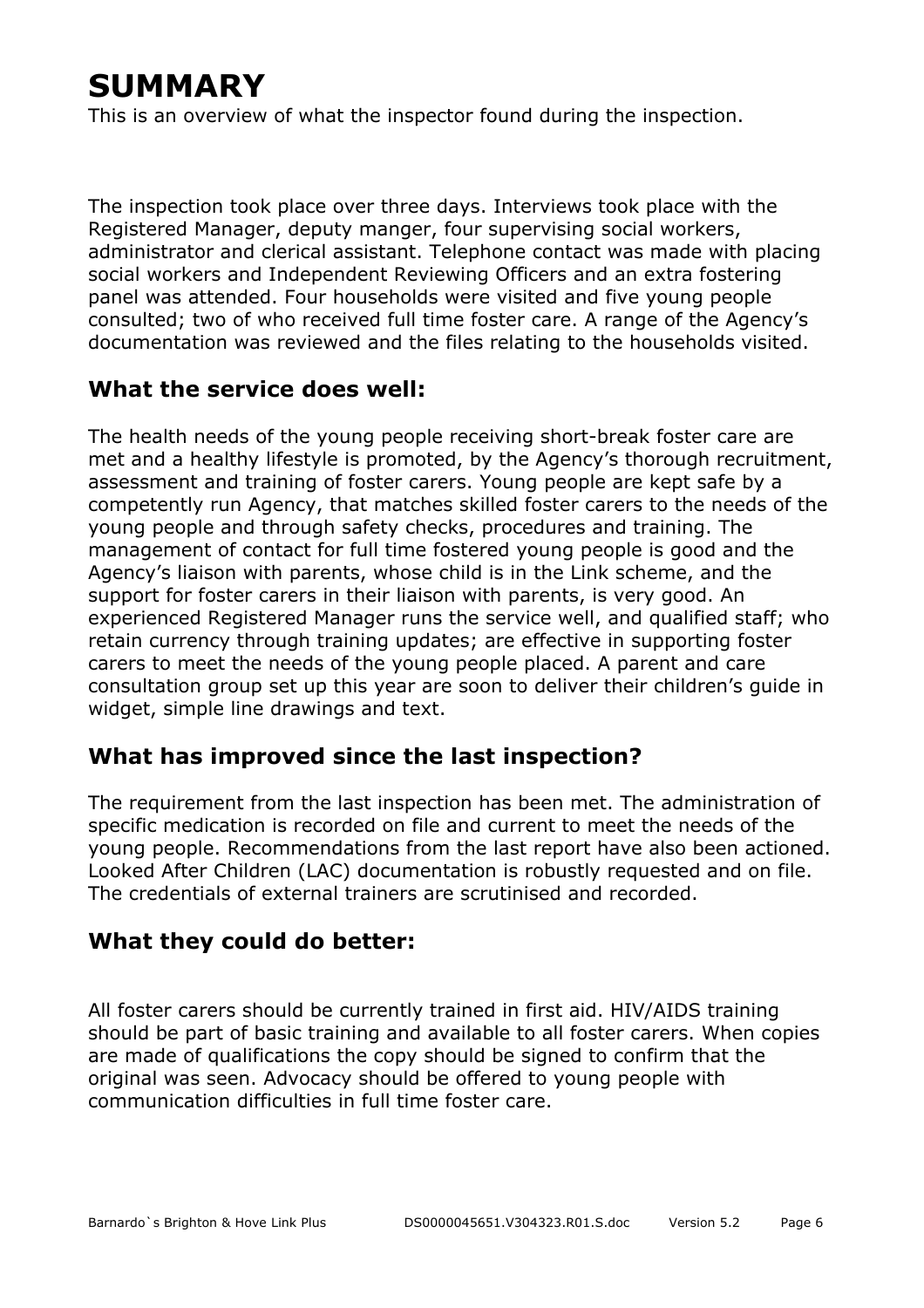Please contact the provider for advice of actions taken in response to this inspection.

The report of this inspection is available from enquiries@csci.gsi.gov.uk or by contacting your local CSCI office.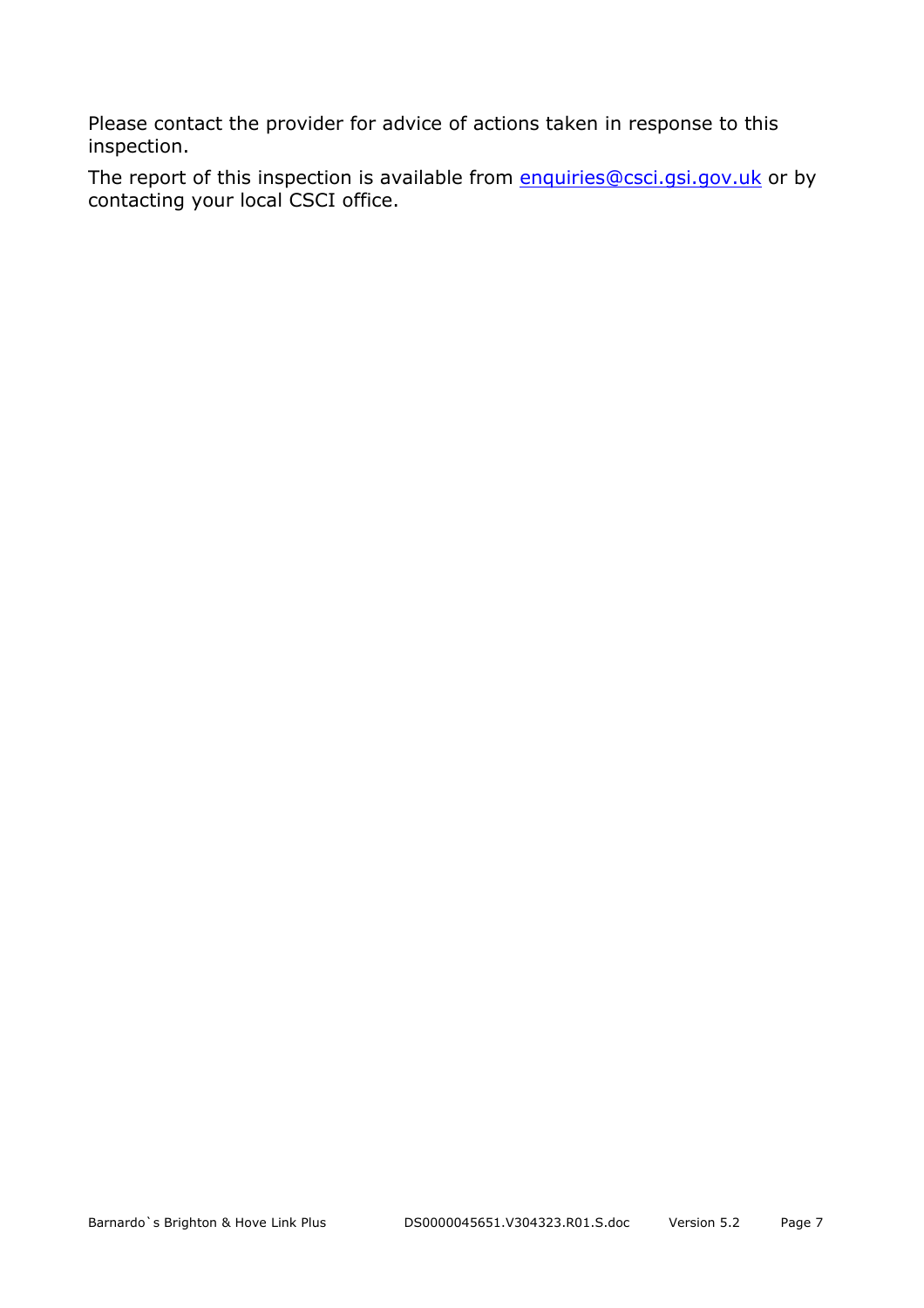# **DETAILS OF INSPECTOR FINDINGS**

## **CONTENTS**

| Being Healthy                                           |
|---------------------------------------------------------|
| <b>Staying Safe</b>                                     |
| Enjoying and Achieving                                  |
| Making a Positive Contribution                          |
| Achieving Economic Wellbeing                            |
| Management                                              |
| Scoring of Outcomes                                     |
| Statutory Requirements Identified During the Inspection |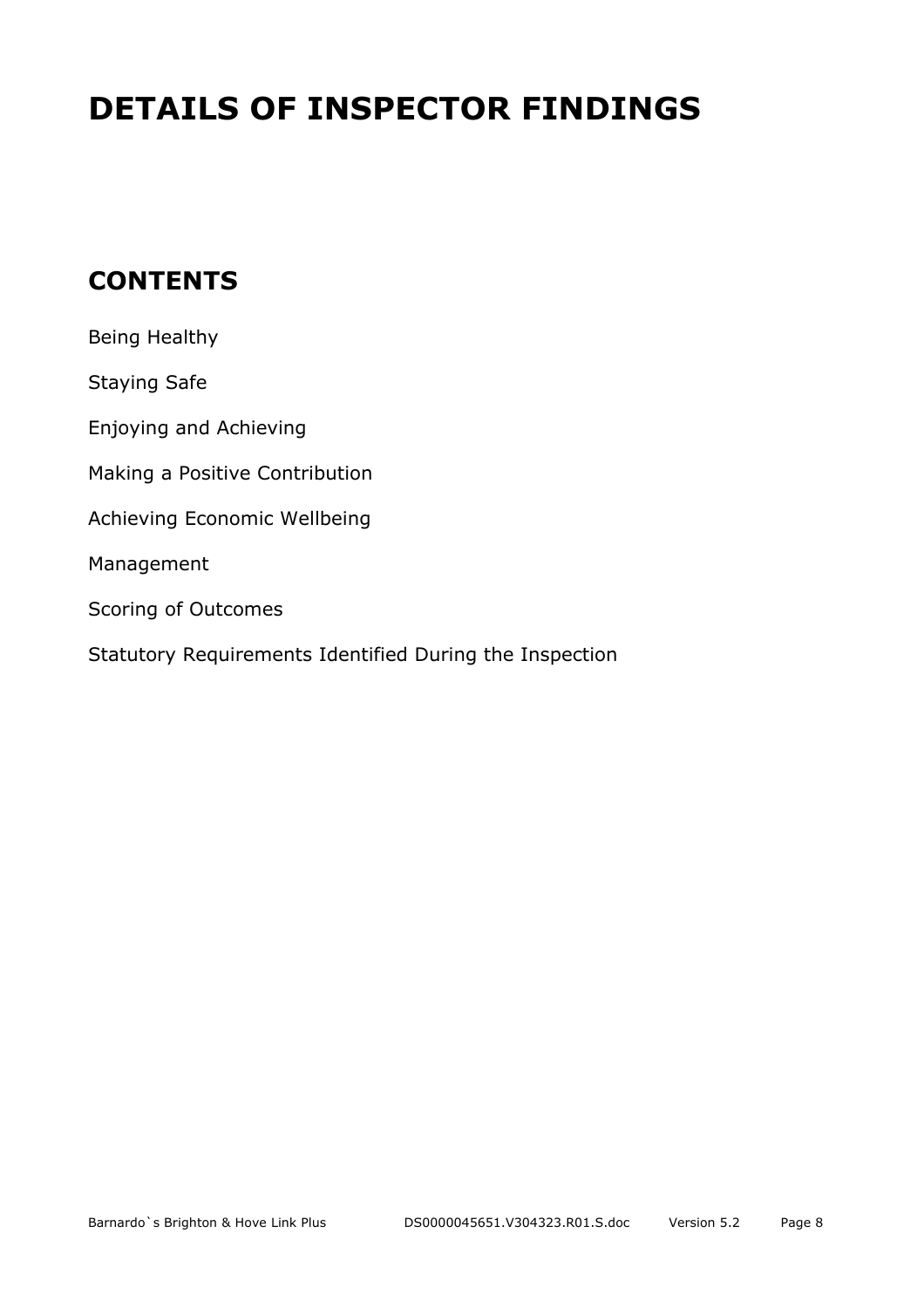## **Being Healthy**

#### **The intended outcome for this Standard is:**

• The fostering service promotes the health and development of children.(NMS 12)

#### **The Commission considers Standard 12 the key standard to be inspected at least once during a 12 month period.**

#### **JUDGEMENT – we looked at the outcome for Standard:**

12.

Quality in this outcome area is good. This judgement has been made using available evidence including a visit to this service. Most health needs of the young people are met and the foster carers effectively promote a healthy lifestyle.

#### **EVIDENCE:**

When placements are made the Agency collects detailed referral information and collates this on a child profile and care programme (CF9), which is mostly shared with the foster carers. This is a comprehensive and useful document, which provides a clear record of the young person's needs, how they are to be met and by whom and is used to inform the LAC documentation. Any risk factors are identified in this document and clear strategies are agreed. All young people are registered with local health practitioners and according to the Agency data are given regular check-ups. As parents or full time foster carers have parental responsibility, Agency foster carers may not always be party to meeting this need. A number of the young people were receiving specialist medical support from within their schools and from the Child and Adolescent Mental Health Service (CAMHS) as deemed necessary. The CAMHS service also supports teachers and foster carers to manage any developing behaviour that is challenging. The services of a Specialist Health Nurse and a LAC Nurse, the latter a panel member, have also been used especially for advice and health training for foster carers.

The foster carers visited had a wide range of experience and expertise in health matters and in some cases had attended specialist courses, in line with the needs of the young people placed with them. The management of medication is clear with parental consent forms being in place to inform foster carers when, how and what to administer and record. As part of their induction, foster carers undertake training in health and safety and health promotion, this is supported by information in the foster carers' handbook. Not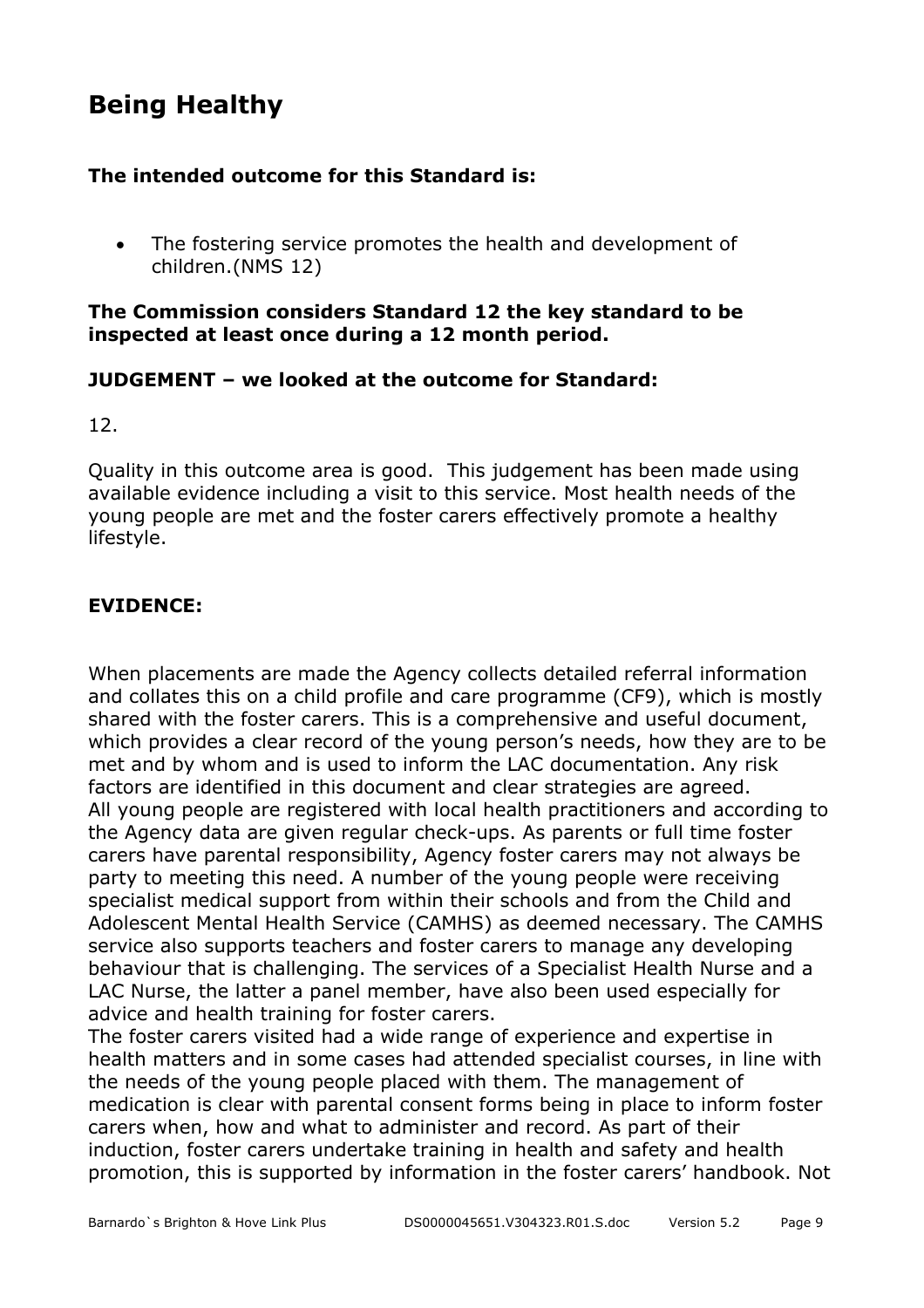all foster carers have a first aid qualification but most have a course planned. There are now clear procedures regarding medical consent and where the correct documentation has not been received, the Agency ensures that consent is clear to foster carers. When matching young people the Agency ensures the foster carers has the necessary skills and training to meet the young person's health needs and in some placements these skills are of a high calibre. A placing social workers commented, "They always maintain a good working relationship and notify me immediately of any difficulties or concerns". Foster carers visited demonstrated their knowledge about how to promote a healthy lifestyle. Training is delivered on a wide variety of health topics with the care of mental and physical health being part of the mandatory unit to be completed within a two-year period. Training in HIV/AIDS is not routine, though available. The Agency would offer training if the need was identified. Many short break foster carers receive training from their employment that maintains their currency. The young people placed gave good examples in their feedback, and at visits, of receiving a healthy diet, " healthy food like my mum does" outdoor activities, staying clean and going to the doctor or hospital. Foster carers record significant events in their diaries and are quick to inform the Agency and the placing social worker of any concerns. They also attend the young people's statutory Looked After Children (LAC) reviews and offer information regarding their healthcare or a report if they are unable to attend. Parents and full-time foster carers confirmed in their feedback " they understood the special diet and made sure that he followed it" and " without them we would not have been able to keep our 'family' together". Placing Social Workers were generally very positive in their feedback about the management of health needs, and of the cases reviewed all were having their needs met.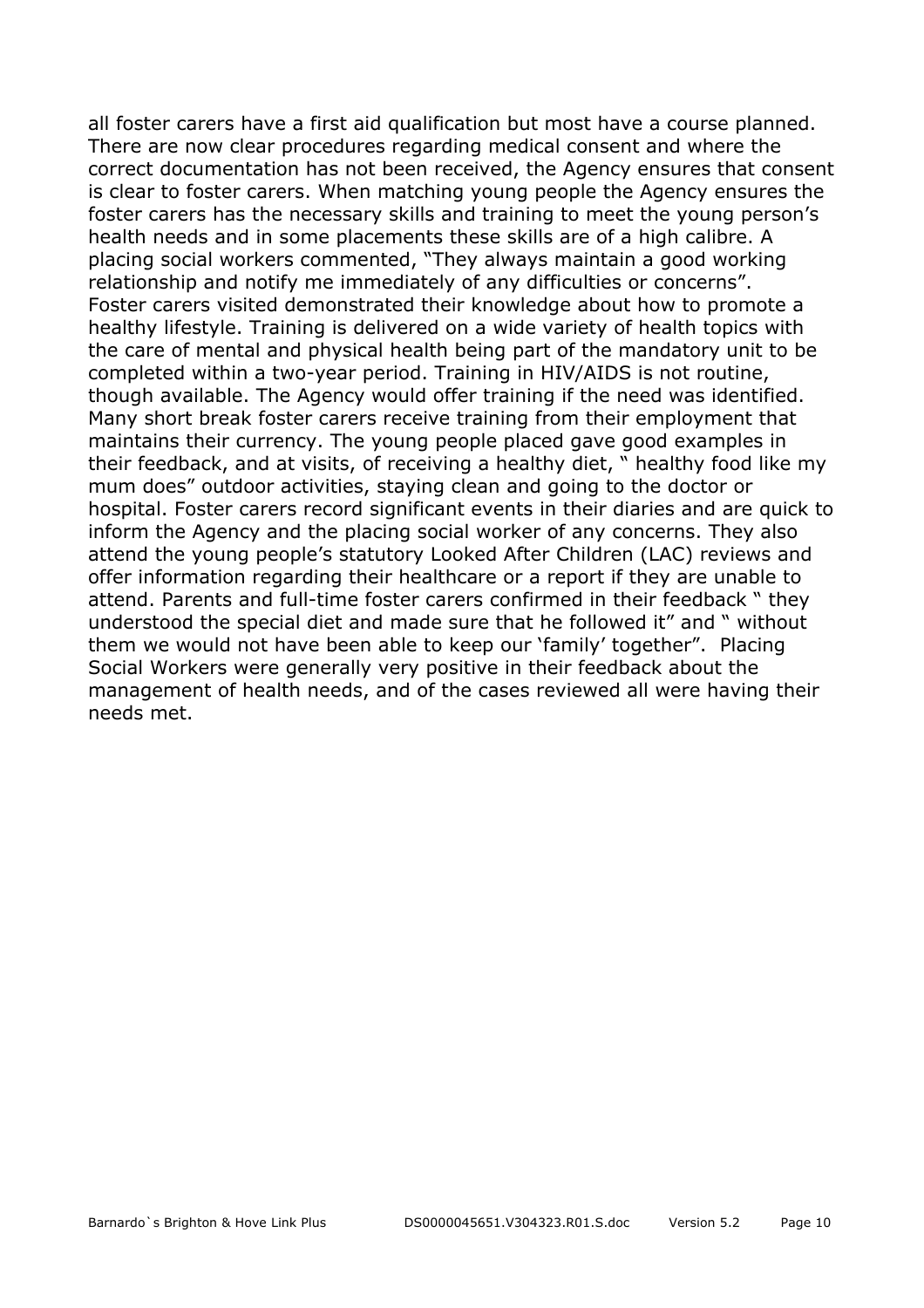## **Staying Safe**

#### **The intended outcomes for these Standards are:**

- Any persons carrying on or managing the service are suitable. (NMS 3)
- The fostering service provides suitable foster carers.(NMS 6)
- The service matches children to carers appropriately.(NMS 8)
- The fostering service protects each child or young person from abuse and neglect.(NMS 9)
- The people who work in or for the fostering service are suitable to work with children and young people.(NMS 15)
- Fostering panels are organised efficiently and effectively.(NMS 30)

#### **The Commission considers Standards 3, 6, 8, 9, 15 and 30 the key standards to be inspected at least once during a 12 month period.**

#### **JUDGEMENT – we looked at outcomes for the following Standard(s):**

3,6,8,9,15 and 30.

Quality in this outcome area is good. This judgement has been made using available evidence including a visit to this service. Young people are kept safe with a variety of systems and strategies employed by the Agency.

#### **EVIDENCE:**

The Registered Individual and Registered Manager are suitably experienced and qualified to run the Agency and provide full time foster care and family based short breaks for disabled young people. All the required checks and references are in place.

The assessment of new foster carers is by competency assessment, which is thorough and detailed. Comments from the panel advisor to supervising social workers supports this, "Thank you for your excellent report I imagine that the panel will also be impressed." The Agency has a range of strategies in place to ensure that their foster carers provide a safe, healthy and nurturing environment. Homes and transportation are safety checked as part of the initial assessment of foster carers and annually thereafter, and records of these checks were held on file. Transport is vetted to make sure that appropriate insurance is in place and that the family vehicles meet safety standards. This is currently being brought up to date to meet recent legislative changes. The homes visited by Inspectors were welcoming and individual in nature. Most young people had their own rooms, which contained a range of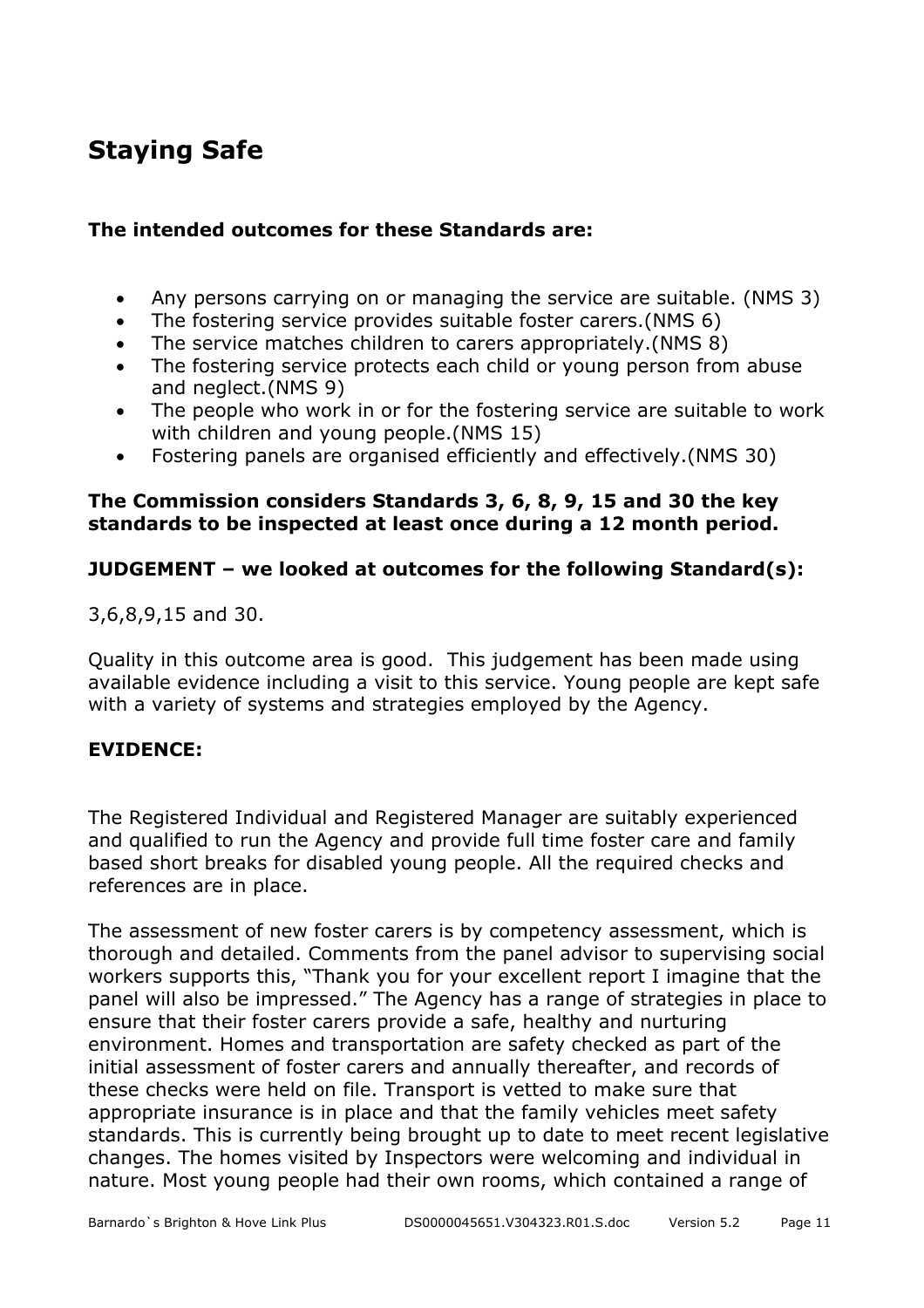stimulating toys and equipment and in some cases had been decorated to the young people's tastes. In addition to the training already mentioned, foster carers undertake mandatory courses in safe caring and positive interventions as part of their induction and ongoing courses. Although all foster carers cover an exercise in their training relating to safe caring in their home this is not formalised. Comments from a foster carer following attendance at the preparation course were, "I learnt to be aware of the person's feelings and respect them. I learnt that children's rights mean that children need caring, protection and observation." Comments from a parent included; "I can have time off and feel happy that he is safe and happy"

Evidence of matching considerations was detailed through minuted monthly meetings and placement outcomes are good for the young people in all cases tracked. The Agency has stable placements that date back to 1989 and the most common reason for change is that the young person transfers to adult services. There have been no breakdowns in the placements. One family had made very specific requests regarding the family that they wanted their child to be cared by. As this request has not been able to be fully met alternative arrangements were offered but the parent has declined them in favour of waiting for what she wants. Additional training and information for foster carers to cover any shortfalls in the matching process is identified. Feedback from a parent confirmed, " I have a great relationship with them and their great approach is realistic and supportive towards myself and my family". The Agency has used a DVD to introduce the concept of fostering to the young people but this is being updated by Barnardo's at present, and the Agency uses their own child centred, illustrated, brief guide to Link Plus.

The level of incidents, accidents, complaints and allegations are very low, indicating that the young people are kept safe. Individual safe caring strategies is not in place for each household, detailing any special measures needed to ensure everyone in the house is protected, but this issue is covered thoroughly at preparation training and foster carers were knowledgeable at the visits made. The management of risk and vulnerability is detailed in the Agency's CF9 and the foster carers were aware of necessary strategies to be followed. A wide range of specific training is offered in safeguarding skills to include procedures and working with young people who have been abused. These subjects are included in induction training and in more detail as mandatory training for staff and foster carers in conjunction with a local authority. The quarterly news letter detailed training available. All foster carers were clear that corporal punishment is not acceptable, this is stated in the foster care agreement and the young people raised no concerns in this area. One allegation was made against a foster carer since the last inspection and proper procedures were followed to investigate. The Commission for Social Care Inspection was kept fully informed of proceedings. The Agency are satisfied that the issue of bullying is not a concern as it is raised regularly with foster carers in their supervision, and is less likely as all the young people placed require constant supervision. Foster carers spoke of their involvement with the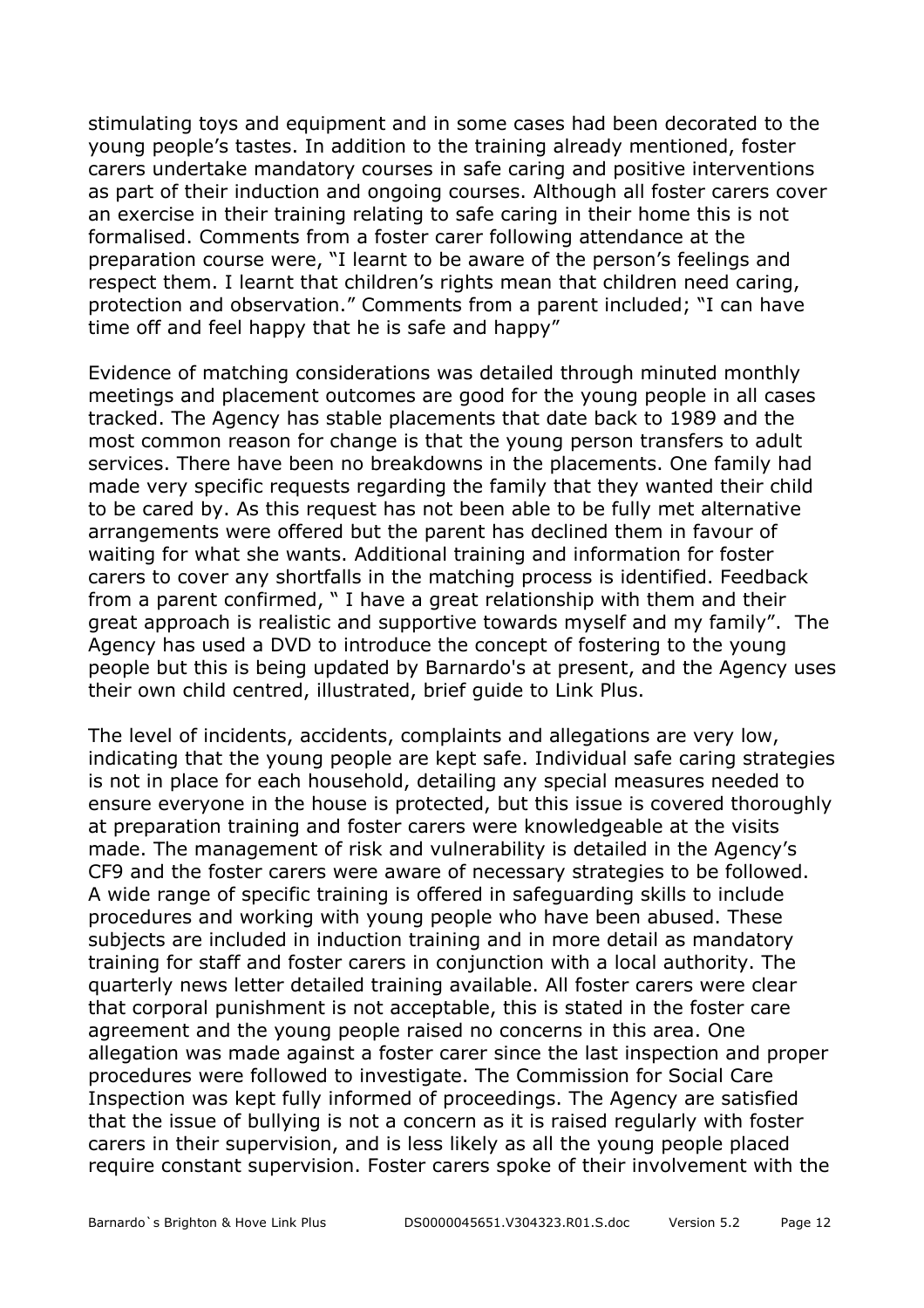schools that their young people attended and the measures in place to maintain their safety and wellbeing. The recording of concerns is in the foster carers diary, by e-mail, drop-in or telephone, and supervising social workers felt that they were fully informed at all times.

The recruitment procedure is robust. Evidence needs to be provided that original copies of qualification certificates are sighted and copies made are signed and dated. The Panel and other professionals are similarly checked. The Registered Individual, an experienced and qualified social worker, sits on the fostering panel. All social work staff employed by the Agency are qualified and registered with the General Social Care Council and they are trained and experienced in assessment work. Supervising social workers spoke of the support that they receive to further their knowledge and education by attendance at conferences and time off to attend courses.

A Panel with experience in all aspects of childcare monitors the assessment of potential foster carers; the composition of the panel meets the requirements. The standard of assessments presented to the panel is excellent according to the feedback from the panel advisor, and confirmed by the panel chair and the minutes. The panel has access to black and minority ethnic health and education expertise through…………………………………. There will be whole panel training in ……………….. to consider aspects of anti-discriminatory practice and it was suggested in conversation with the panel chair, that this be extended to raise awareness of the needs of children from black and minority ethnic groups.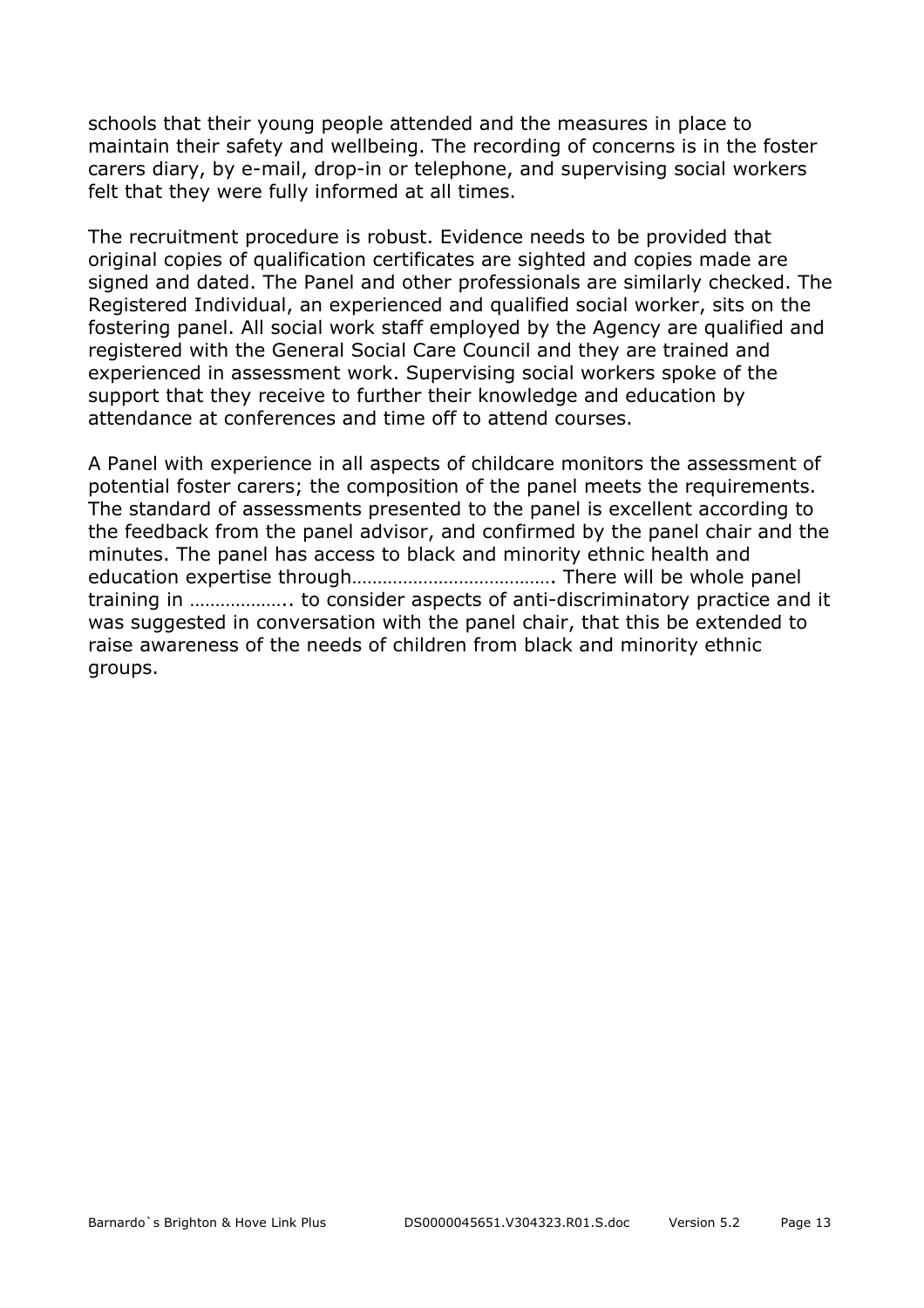# **Enjoying and Achieving**

#### **The intended outcomes for these Standards are:**

- The fostering service values diversity.(NMS 7)
- The fostering service promotes educational achievement.(NMS 13)
- When foster care is provided as a short-term break for a child, the arrangements recognise that the parents remain the main carers for the child.(NMS 31)

#### **The Commission considers Standards 7, 13, and 31 the key standards to be inspected at least once during a 12 month period.**

#### **JUDGEMENT – we looked at outcomes for the following standard(s):**

7,13 and 31.

Quality of this outcome area is excellent. This judgement has been made using available evidence including a visit to this service. Young people have access to a wide range of activities and opportunities and their educational needs are met on short break placements or full time fostering.

#### **EVIDENCE:**

The Agency provides basic equal opportunities and cultural diversity training for foster carers as part of the preparation training and it is incorporated into their on-going mandatory training programme. Many of the foster carers see their young people in other settings and are extremely familiar with all their needs. In discussion with the Agency staff have access to Barnardo's forum for black and minority ethnic staff which provides support to supervising social workers. This is a useful contact and one of the Link Plus staff have attended their conference. The Agency are attempting to recruit more foster carers from a range of backgrounds to meet a growing challenge and complexity of need. Good evidence was available to suggest that foster carers provide specific diets and encouragement with equipment that supports the young people's disabilities through equal access to opportunities. Managers spoke of discussions with foster carers to offer guidance with regard to resources to meet the black and minority ethnic needs of young people. A wide range of activities was discussed with foster carers during the home visits, and the young people confirmed the community clubs and leisure activities that they attend, in order to develop their talents, interests and hobbies. Trampoline,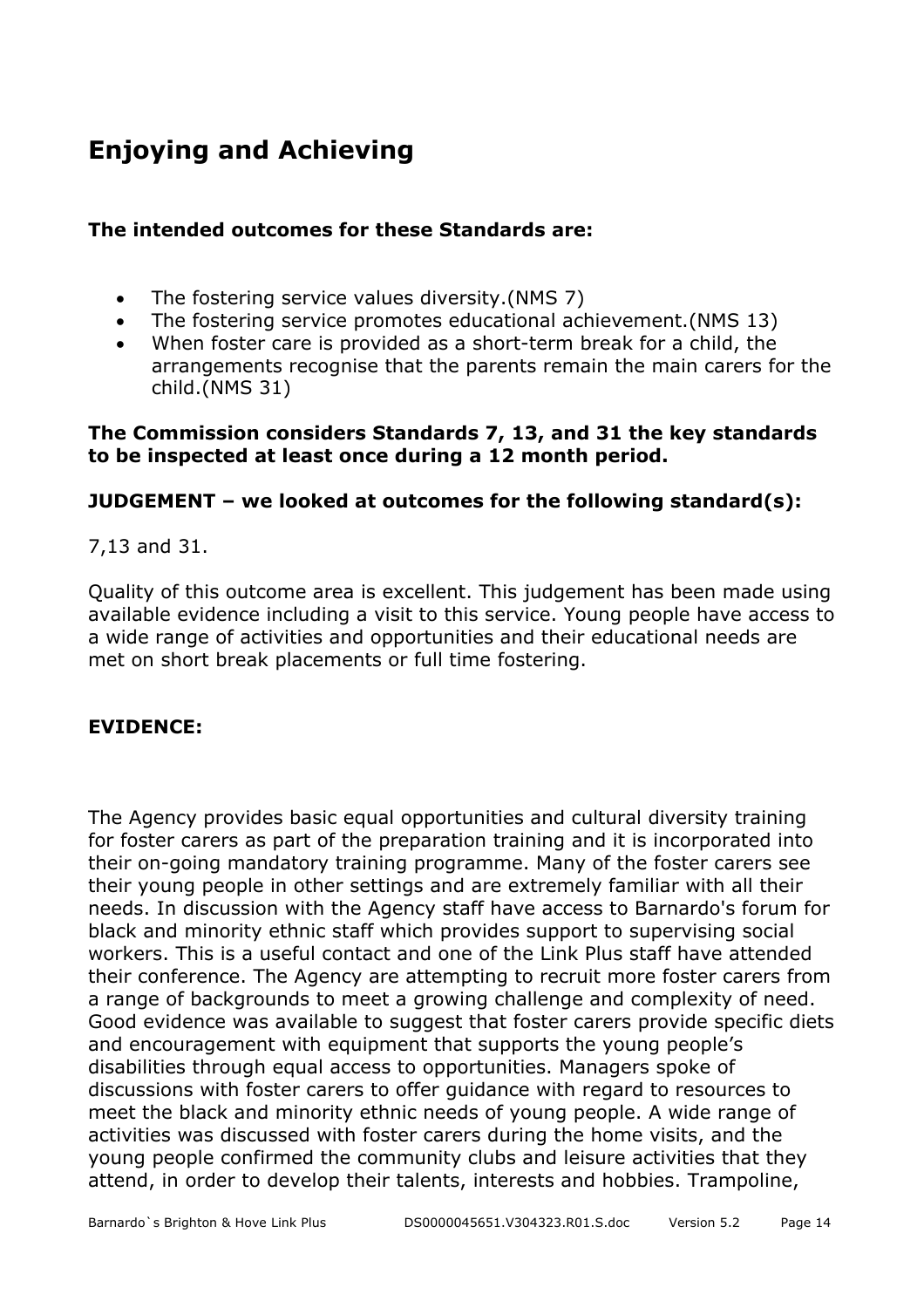drama, dance, drumming, cycling, shopping, helping with domestic tasks and lots of stimulating play were some of the activities arranged. Young people were actively involved in the families' lifestyles and interests and foster carers commented on how their confidence and self-esteem seemed to grow, alongside developing new skills and taking responsibilities around the home. Comments from a placing social worker included, " his self confidence has grown over the last year and his carers positive influence has played a significant part in this."

Foster carers are active in ensuring attendance at education is organised, when placements are on a school day, for all the young people either personally or by taxi. Many of the foster carers know the schools as they work there and so are able to attend the regular reviews and contribute. Comments from a placing social worker include, "he does a fantastic job, and is well acquainted with the birth mother whom he sees at contact and Looked After Children (LAC) reviews." Young people seen arriving home from school were reorientated to the home offered a snack- clearly a routine arrangement- and supervised to choose an activity to follow. Foster carers spoke of weekly commitments of activities, clubs, contact and play and the circumstances in which the young people could chose not to engage. The Agency have good relationships with the Heads of all the local special schools and colleges for support and guidance.

Foster carers skilled in providing care for young people with disabilities are available to offer short-term breaks for families in need of respite. Of the four (4) full-time young people placed with Barnardo's three have short breaks. Foster carers spoke of close liaison with the full-time foster carers and parents and the arrangements that are made to meet the young people's needs with a flexible service. A comment from a full-time foster carer, "we owe them more than we can ever repay and more thanks than we can ever give them." The consistency of service that Barnardo's provides is excellent a Independent Reviewing Officer commented, " I am always impressed by the thoroughness of the Link Plus organisation."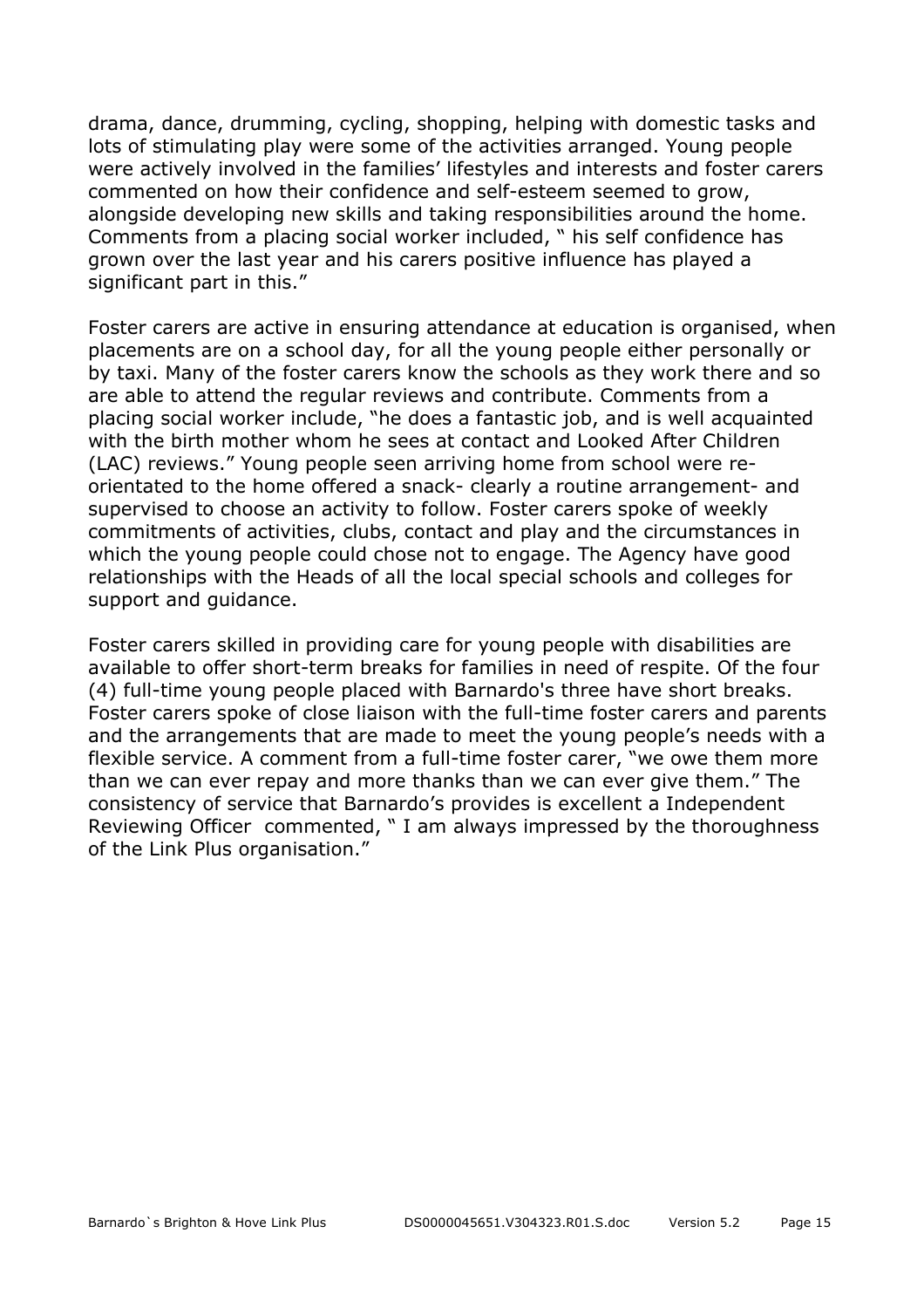## **Making a Positive Contribution**

#### **The intended outcomes for these Standards are:**

- The fostering service promotes contact arrangements for the child or young person. (NMS 10)
- The fostering service promotes consultation.(NMS 11)

#### **The Commission considers Standards 10 and 11 the key standards to be inspected at least once during a 12 month period.**

#### **JUDGEMENT – we looked at outcomes for the following standard(s):**

10 and 11.

Quality of this outcome area is good. This judgement has been made using available evidence including a visit to this service. There are good systems in place that promote safe contact between young people and their birth families for full time fostered young people; and foster carers have a high level of liaison with parents with young people receiving short break care. Advocacy supports the young people with a communication difficulty to understand life changes.

#### **EVIDENCE:**

The foster carers are good at encouraging and enabling contact with the families of the young people placed in full time foster care with them. Evidence presented showed that they were responsive to young people's requests and needs, going out of their way to secure positive outcomes and offering support, to help them cope with emotions often associated with these meetings. The Fostering Service offers training and guidance to support foster carers in this area of work through the foster carers' supervision. All foster carers were clear about their responsibilities regarding contact and evidence of good practice regarding work with birth families was apparent at the visits.

Feedback from the young people shows that their foster families welcome their friends and birth family members, where this is appropriate. Feedback is sought from the young people, the foster carers and their children on their experience of fostering, and from parents prior to foster carers' annual reviews; the responses all indicated a high level of satisfaction. Feedback from parents, foster carers, their children, placing social workers and Independent Reviewing Officers all feature positively in the Annual Report as does the young people's art work; there is two comments from young people in the annual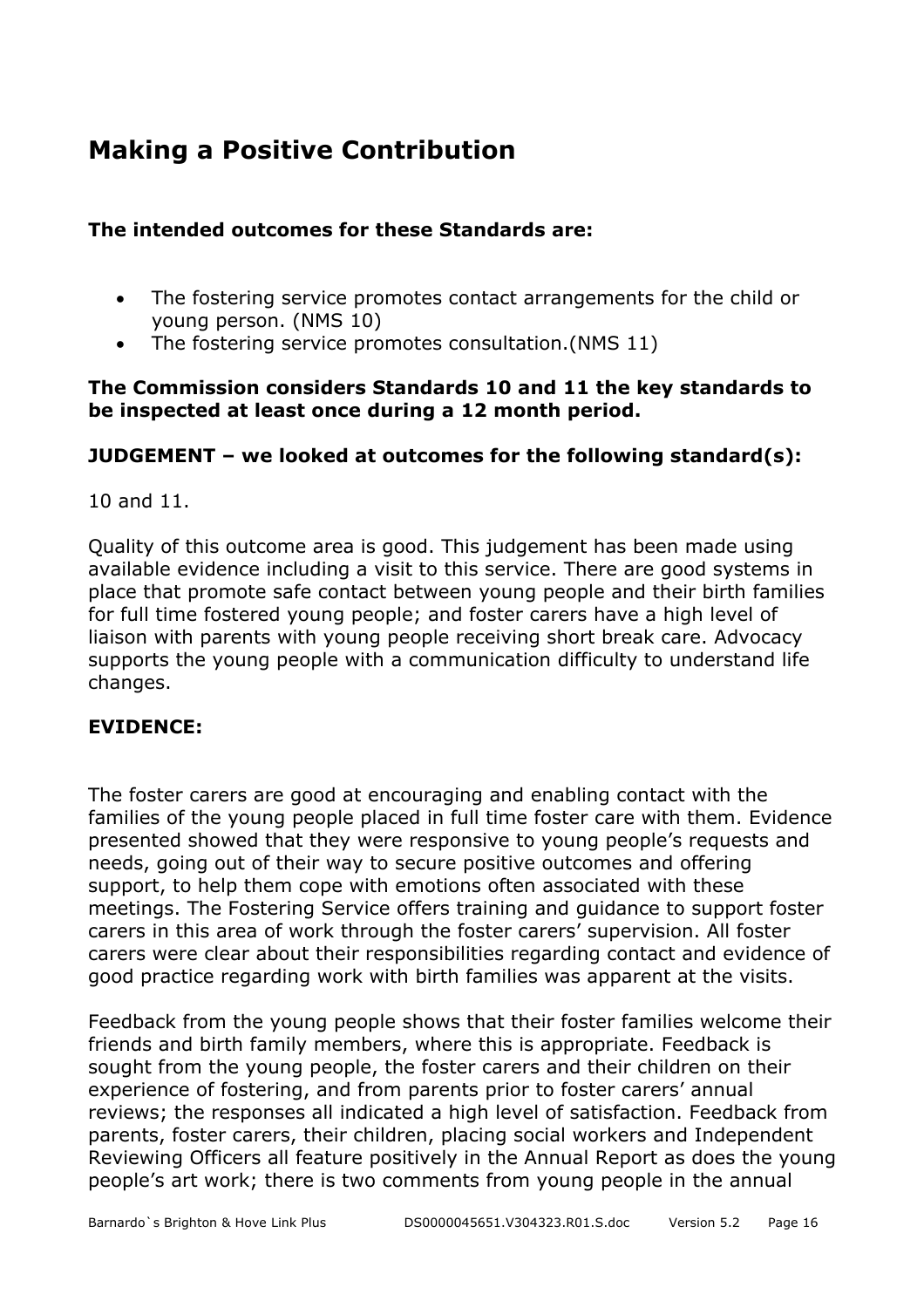report; many young people have very limited communication skills. The fostered young people are encouraged to attend their Looked After Children (LAC) reviews and most do. Foster carers reported that they felt the Agency valued their views; these are collected at supervision meetings where foster carers can discuss issues together with supervising social workers. One foster carer spoke of the difficulties of a young person, placed full time, with an ongoing health problem. His limited communication and body language demonstrated discomfort. This topic had been raised and evaluated at several reviews and the young person has been seen by a physiotherapist who reported that every thing possible had been done for his condition. The Independent Reviewing Officer was requesting action from the placing social worker and the Agency were open to introduce advocacy, as they had done before, for this young person. A parent and care consultation group set up this year are soon to deliver their children's guide to the board in widget, simple line drawings and text, offering a child-friendly introduction to short-breaks.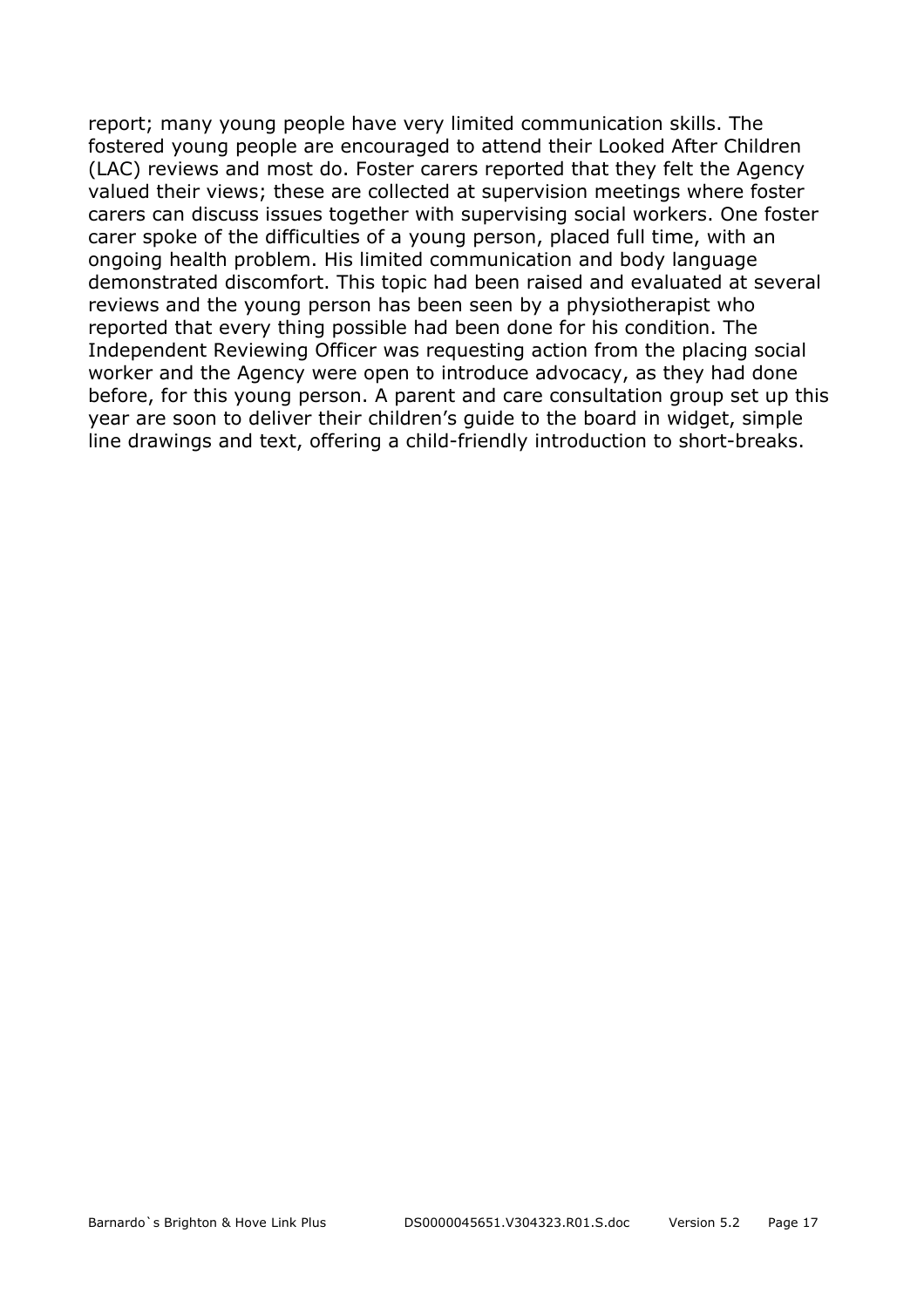## **Achieving Economic Wellbeing**

#### **The intended outcomes for these Standards are:**

- The fostering service prepares young people for adulthood.(NMS 14)
- The fostering service pays carers an allowance and agreed expenses as specified.(NMS 29)

#### **JUDGEMENT – we looked at outcomes for the following standard(s):**

There are no key standards to assess in this section of the report and no concerns have been raised since the last inspection or in recent reports.

#### **EVIDENCE:**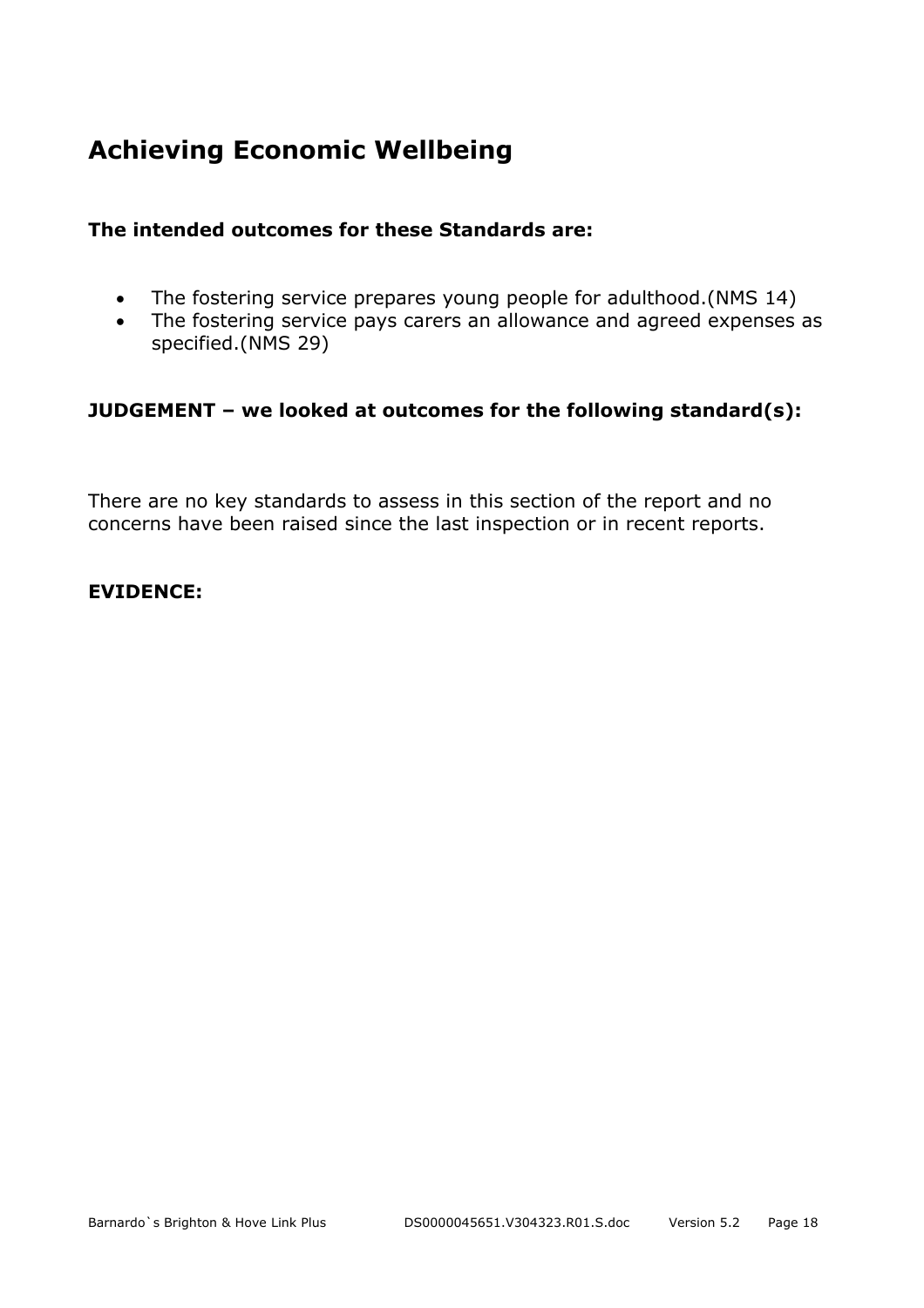### **Management**

#### **The intended outcomes for these Standards are:**

- There is a clear statement of the aims and objectives of the fostering service and the fostering service ensures that they meet those aims and objectives.(NMS 1)
- The fostering service is managed by those with the appropriate skills and experience. (NMS 2)
- The fostering service is monitored and controlled as specified. (NMS 4)
- The fostering service is managed effectively and efficiently.(NMS 5)
- Staff are organised and managed effectively.(NMS 16)
- The fostering service has an adequate number of sufficiently experienced and qualified staff.(NMS 17)
- The fostering service is a fair and competent employer.(NMS 18)
- There is a good quality training programme. (NMS 19)
- All staff are properly accountable and supported.(NMS 20)
- The fostering service has a clear strategy for working with and supporting carers.(NMS 21)
- Foster carers are provided with supervision and support.(NMS 22)
- Foster carers are appropriately trained.(NMS 23)
- Case records for children are comprehensive.(NMS 24)
- The administrative records are maintained as required.(NMS 25)
- The premises used as offices by the fostering service are suitable for the purpose.(NMS 26)
- The fostering service is financially viable. (NMS 27)
- The fostering service has robust financial processes. (NMS 28)
- Local Authority fostering services recognise the contribution made by family and friends as carers.(NMS 32)

#### **The Commission considers Standards 17, 21, 24 and 32 the key standards to be inspected at least once during a 12 month period.**

#### **JUDGEMENT – we looked at outcomes for the following standard(s):**

17,21 and 24.

Quality of this outcome area is good. This judgement has been made using available evidence including a visit to this service. The service operates with a well-qualified team of staff and a range of foster carers that co-operate well to meet the needs of the young people with good recording in place.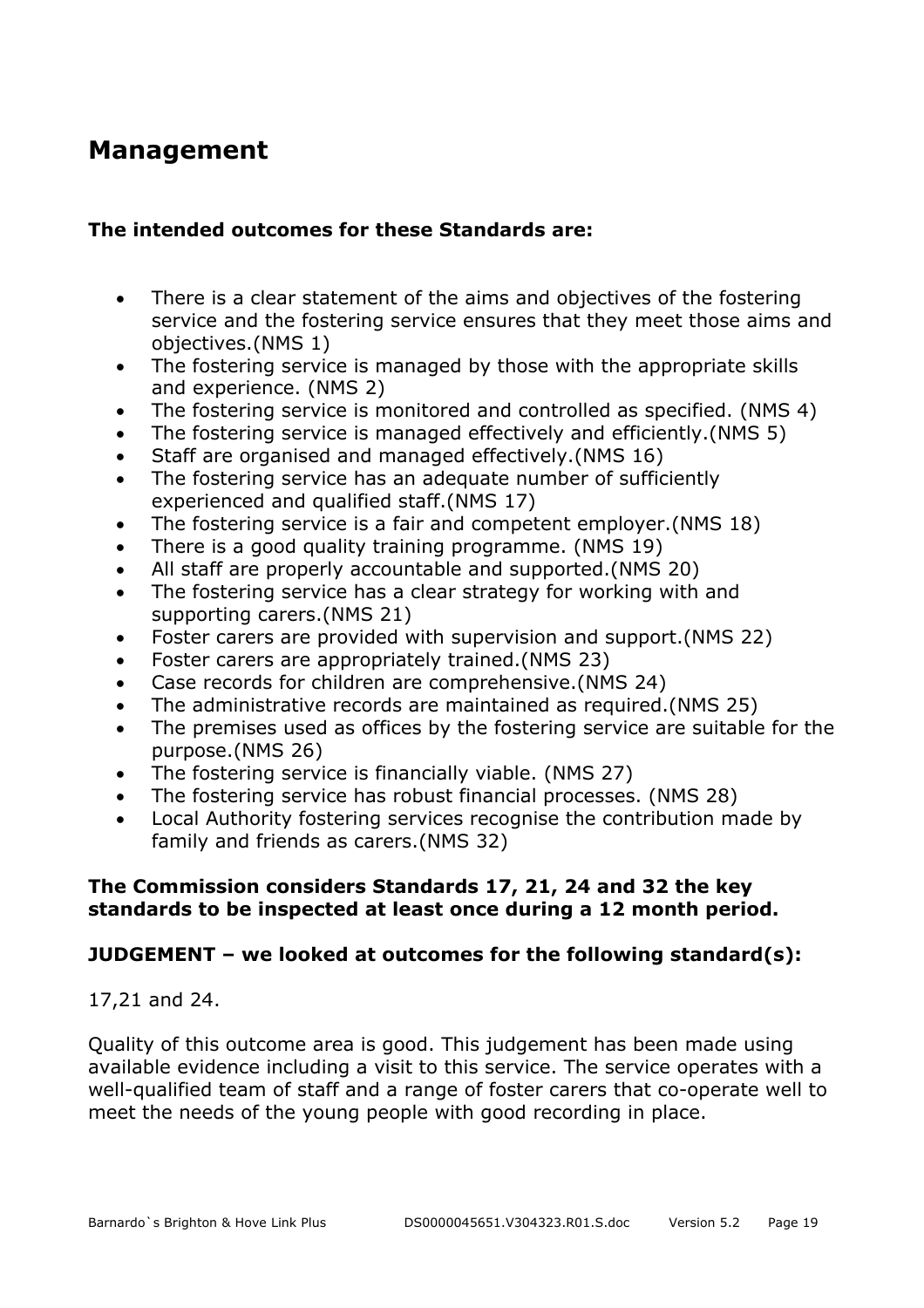#### **EVIDENCE:**

The Agency has a clear management structure and staff are clear about their roles. The Agency provides good information to their foster carers and other organisations that work in partnership with them and there are proper financial procedures in place. Monitoring of the Agency's performance is robust to meet the needs of Barnardo's management. Staff working for the Agency are suitably qualified and are supported to access training to update their knowledge and skills. Foster carers feel that there are adequate staff to meet their needs and the needs of the young people placed. The Agency recognise that a greater number of foster carers with specialist skills is needed to match the needs of the young people referred and targeted recruitment to meet the needs of teenage boys and young people with autism will be addressed in the coming year. Seven foster carers have attained NVQ Level 3 in Health and Social Care in April 2006 and eight foster carers started the same qualification in September 2006. Comprehensive training is offered each week and some foster carers are engaged in training in the course of their regular employment.

The strategy for supporting foster carers includes monthly visits from a supervising social worker for full time foster carers and four times a year and pre-review visits for short break carers, and an on-call service that foster carers feel they can rely on. The visits are recorded and copies are offered to all foster carers as a record of their performance. Annual performance reviews are carried out timely. Feedback from all foster carers contacted regarding the support they receive was excellent. The young people and foster carers receive a newsletter, containing information about Link Plus, its staff, training and other topical issues; this is designed to keep everyone informed and updated. According to the foster carers, working partnerships between placing social workers and the supervising social workers are good.

Comprehensive case records are maintained for all young people. Informal discussion takes place with the young people regarding their plan of care only limited by their cognitive abilities. Foster carers spoke of ways in which they support the memories of the young people in their care and personal photo albums demonstrated a strong commitment to record of the life of the young people while fostered. Reports are prepared by supervising social workers for LAC reviews, in collaboration with the foster carers and the young people where appropriate. Suitable facilities were used for the storage of records and information. Supervising social workers monitor all aspects of foster carers' performance including recording. A full checklist is in place on the computer and each member of staff holds a record pertaining to their caseload.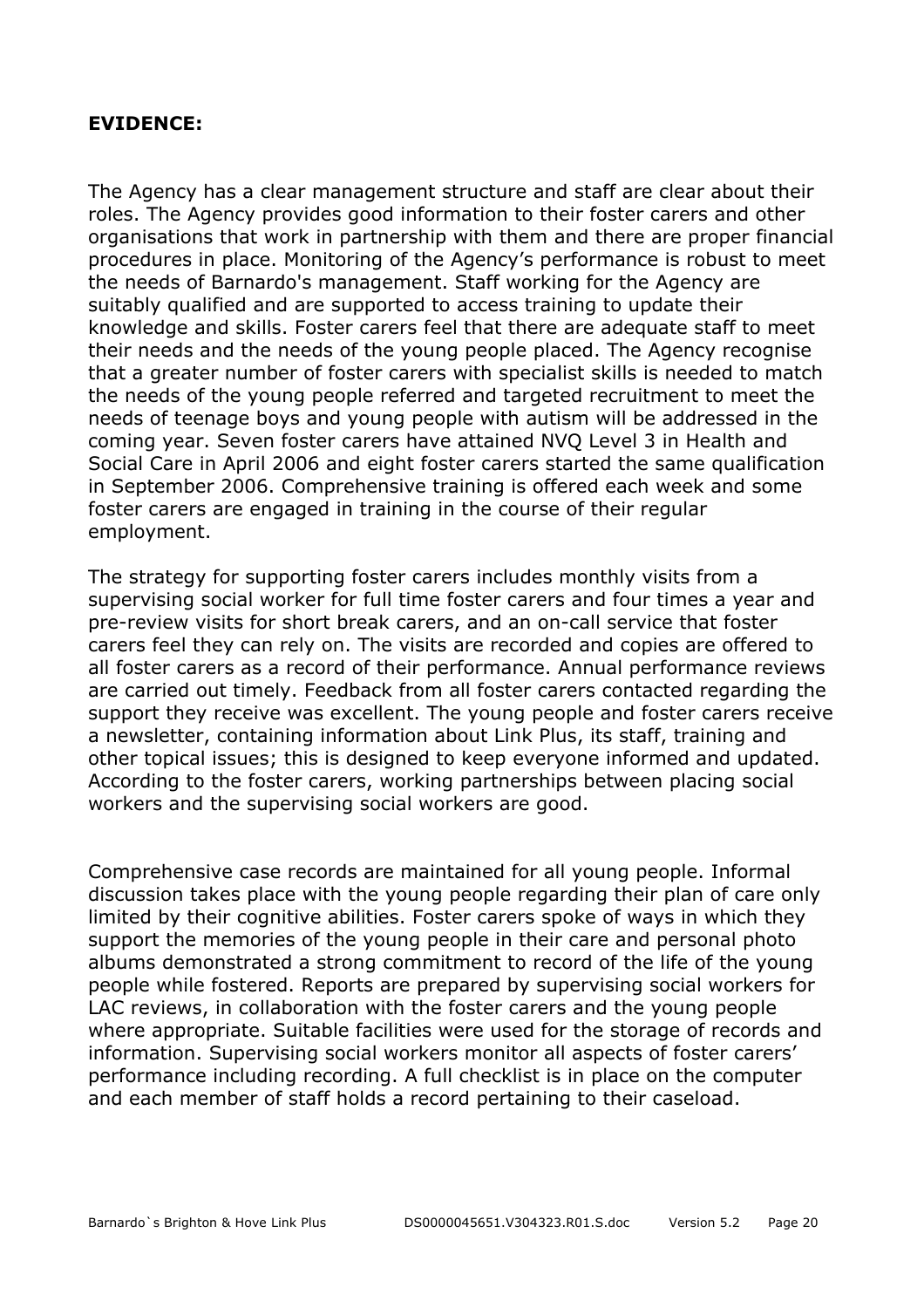# **SCORING OF OUTCOMES**

This page summarises the assessment of the extent to which the National Minimum Standards for Fostering Services have been met and uses the following scale.

**4** Standard Exceeded (Commendable) **3** Standard Met (No Shortfalls)

**1** Standard Not Met (Major Shortfalls)

"X" in the standard met box denotes standard not assessed on this occasion "N/A" in the standard met box denotes standard not applicable

| <b>BEING HEALTHY</b>          |                | <b>ACHIEVING ECONOMIC</b> |                |
|-------------------------------|----------------|---------------------------|----------------|
| <b>Standard No</b>            | <b>Score</b>   | <b>WELLBEING</b>          |                |
| 12                            | 4              | <b>Standard No</b>        | <b>Score</b>   |
|                               |                | 14                        | N/A            |
| <b>STAYING SAFE</b>           |                | 29                        | N/A            |
| <b>Standard No</b>            | <b>Score</b>   |                           |                |
| 3                             | 3              | <b>MANAGEMENT</b>         |                |
| 6                             | $\overline{4}$ | <b>Standard No</b>        | <b>Score</b>   |
| 8                             | 4              | 1                         | X              |
| 9                             | 3              | $\overline{\mathbf{2}}$   | Χ              |
| 15                            | $\overline{3}$ | $\overline{\mathbf{4}}$   | X              |
| 30                            | 4              | 5                         | Χ              |
|                               |                | 16                        | X              |
| <b>ENJOYING AND ACHIEVING</b> |                | 17                        | $\overline{4}$ |
| <b>Standard No</b>            | <b>Score</b>   | 18                        | Χ              |
| $\overline{\mathbf{z}}$       | 4              | 19                        | X              |
| 13                            | 4              | 20                        | X              |
| 31                            | 4              | 21                        | $\overline{4}$ |
|                               |                | 22                        | X              |
| <b>MAKING A POSITIVE</b>      |                | 23                        | X              |
| <b>CONTRIBUTION</b>           |                | 24                        | $\overline{3}$ |
| <b>Standard No</b>            | <b>Score</b>   | 25                        | X              |
| 10                            | 4              | 26                        | X              |
| 11                            | 3              | 27                        | X              |
|                               |                | 28                        | Χ              |
|                               |                | 32                        | N/A            |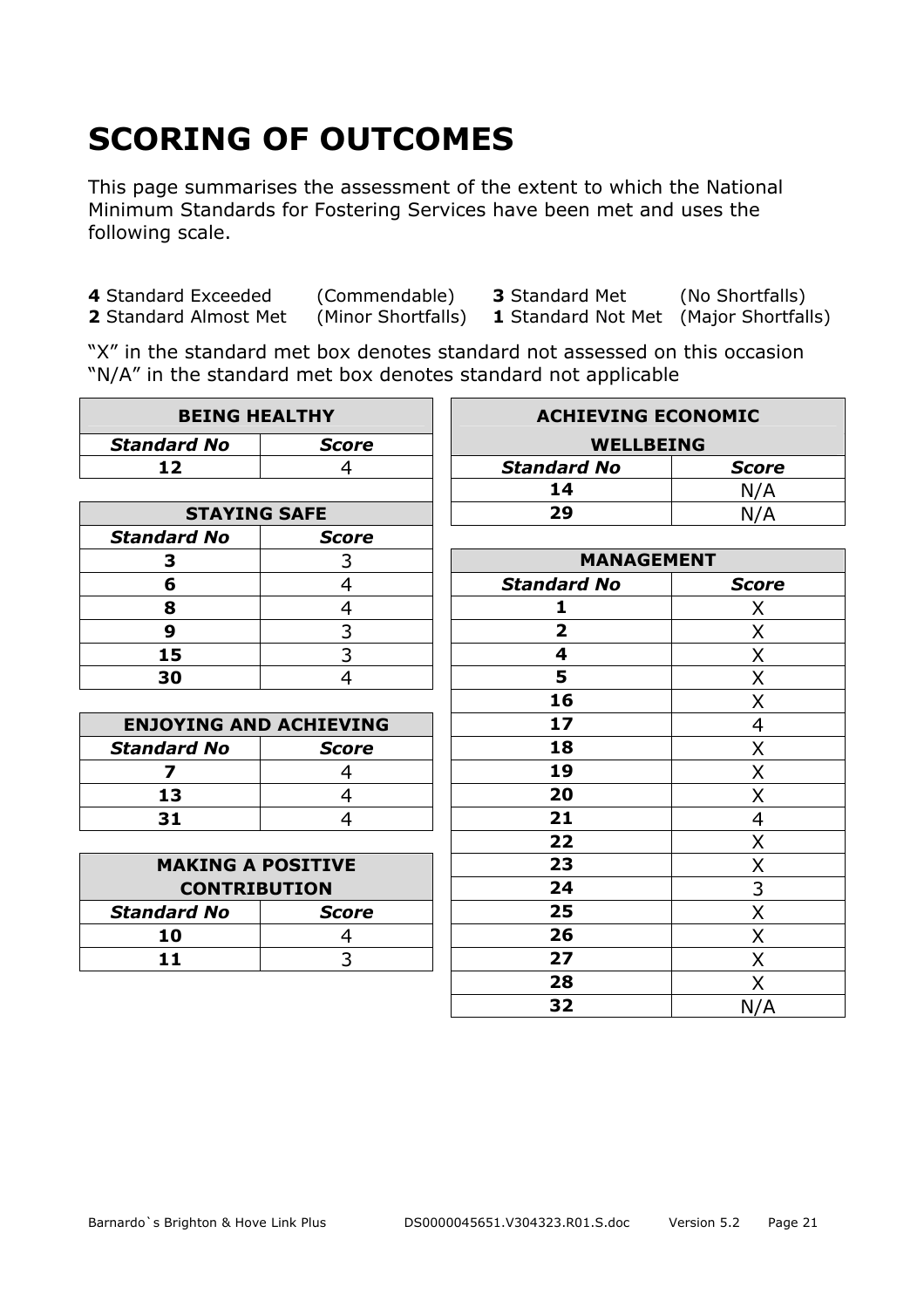Are there any outstanding requirements from the last inspection?

#### **STATUTORY REQUIREMENTS**

This section sets out the actions, which must be taken so that the registered person/s meets the Care Standards Act 2000, Fostering Services Regulations 2002 and the National Minimum Standards. The Registered Provider(s) must comply with the given timescales.

| No. | Standard | Regulation | Requirement | Timescale<br>for action |
|-----|----------|------------|-------------|-------------------------|
|     |          |            |             |                         |

#### **RECOMMENDATIONS**

These recommendations relate to National Minimum Standards and are seen as good practice for the Registered Provider/s to consider carrying out.

| No.  | Refer to        | <b>Good Practice Recommendations</b>                          |
|------|-----------------|---------------------------------------------------------------|
|      | Standard        |                                                               |
| 1.   | <b>FS12</b>     | That all foster carers are trained in first aid and HIV/AIDS. |
| 2.   | FS <sub>6</sub> | That individual safe caring guidelines for each household     |
|      |                 | are formalised and reviewed annually.                         |
| l 3. | <b>FS15</b>     | That copies of qualifications are signed and dated to         |
|      |                 | confirm that the originals were seen.                         |